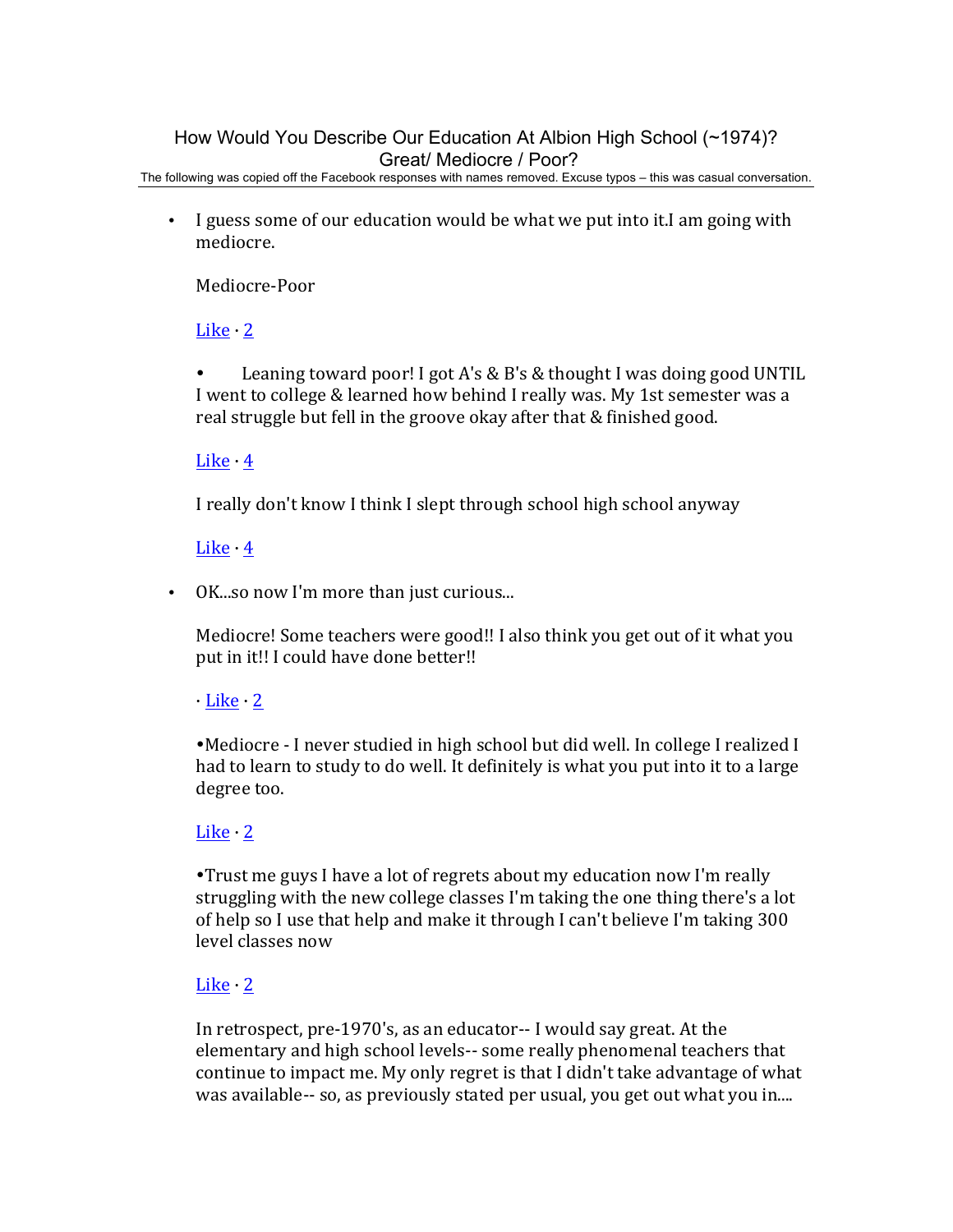• Mediocre. They didn't have classes that really taught us to write, to study, or to critically think. The science and math classes we had did not put us in a position to compete with the kids from the best schools. It was a great shock to me when I got to U of M at how poorly prepared I was. We had no AP classes. Some teachers like Owen Gordon were great teachers but his classes had such a fixed curriculum that the most driven students and the least driven students learned exactly the same amount. As said, you didn't have to study outside of school to get and "A".

### <u>Like</u>  $\cdot$  5

D. All of the above

# Like  $\cdot$  2

I went to Coldwater before coming back to Albion! In Coldwater I really had to study and do my homework I had average grades B's and C's! But when I came to Albion In 11th grade I was getting  $A$ 's and  $B$ 's without much studying! Couldn't believe the diff!

 $\cdot$  Like  $\cdot$  1

• Poor

Like  $\cdot$  1

•I was several years ahead of you, and at that time, my education at AHS was great. I felt very prepared when I got to college.

· Like

•I went to 2 other high schools before Albion. I came there as a sophomore. I felt the education at AHS was not as challenging as the other 2 schools. Somehow I had enough more than enough credits to graduate going into my senior year except government which was required and only offered to seniors. I found that strange. I was also allowed not to attend a full day. I needed 4 hours to be able to participate in sports.

. Kim I was told the same thing I had to many credits that if I wanted to I could get out of school in January of my Senior year because I had my Government class that first semester! Well I took it got out in January ; (wish I had not had that option! Just wished I hadn't taken it!

 $\cdot$  Like  $\cdot$  1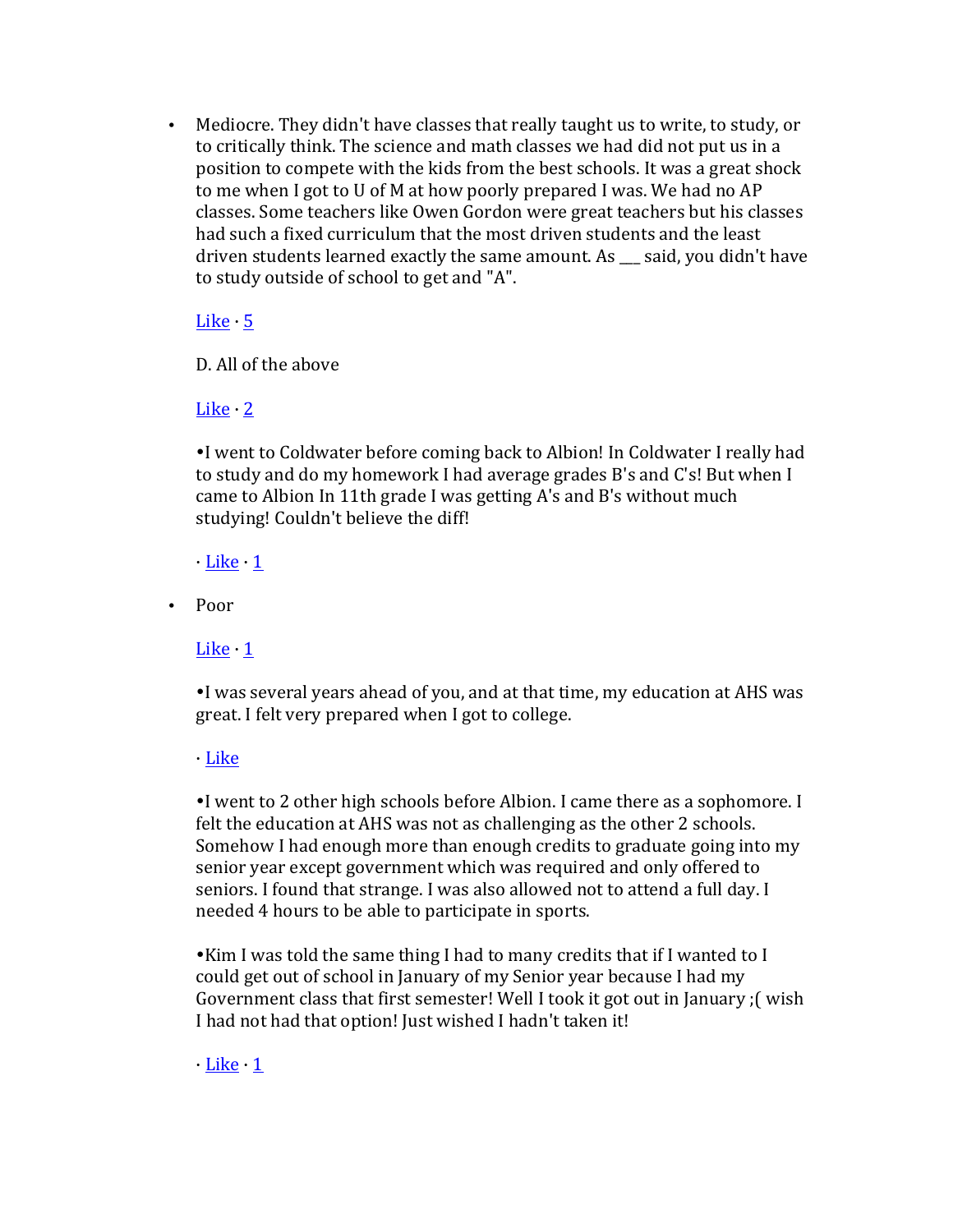• As I recall, Albion High School was on probation over three consecutive periods, which made Albion High below school standard. In junior high Albion College students without experience were "trying" to teach. The list goes on and on, I love Albion, its a great loss . Yes there were some good teachers, but how many principals and assistant principals? They were afraid to enter the bathrooms......they didn't know how to handle it.

#### Like  $\cdot$  1

. Poor. No real motivation to work and do well. There was no consistancy throughout the school that coordinated the preperation to learn or how to study. When I got to college I was told in short order that my education to that point did not prepare me for college.

# Like  $\cdot$  2

. I've been thinking about this, Victoria, since I saw your post yesterday. My career at Albion High School did not prevent me from going to the University of Michigan. I'd learned enough French at AHS to place out of a year of university-level French. I learned about labor history - something they don't teach in high school anymore - and the French Revolution (what high school offers that option?) Once I got to UM, of course I saw how sophisticated many of my cohort were, but there was often jadedness that went with it, too. But I was excited to be in classes with these people and learning from them as well as the professors.

Albion High School was not Birmingham Seaholm, but the kind of education I got there - and in Albion itself - is still with me and helps me participate in a world where most people don't look like me or have the advantages I had - or the privilege I have.

#### $\cdot$  Like  $\cdot$  6

#### !Poor

•I must say I had a few good teachers that changed my life...Ms. Valdez and her excitement about learning impacted my life to become a teacher later in my life...there were other good teachers but the education was very poor.

• To me AHS was somewhat mediocre, but compared to todays standards, it was probably great. Failing to apply study technology such as understanding the definitions of words are major outpoints and continue to not be applied. In addition, the current avenues that are being approached, are going to be dangerous.

#### Like  $\cdot$  1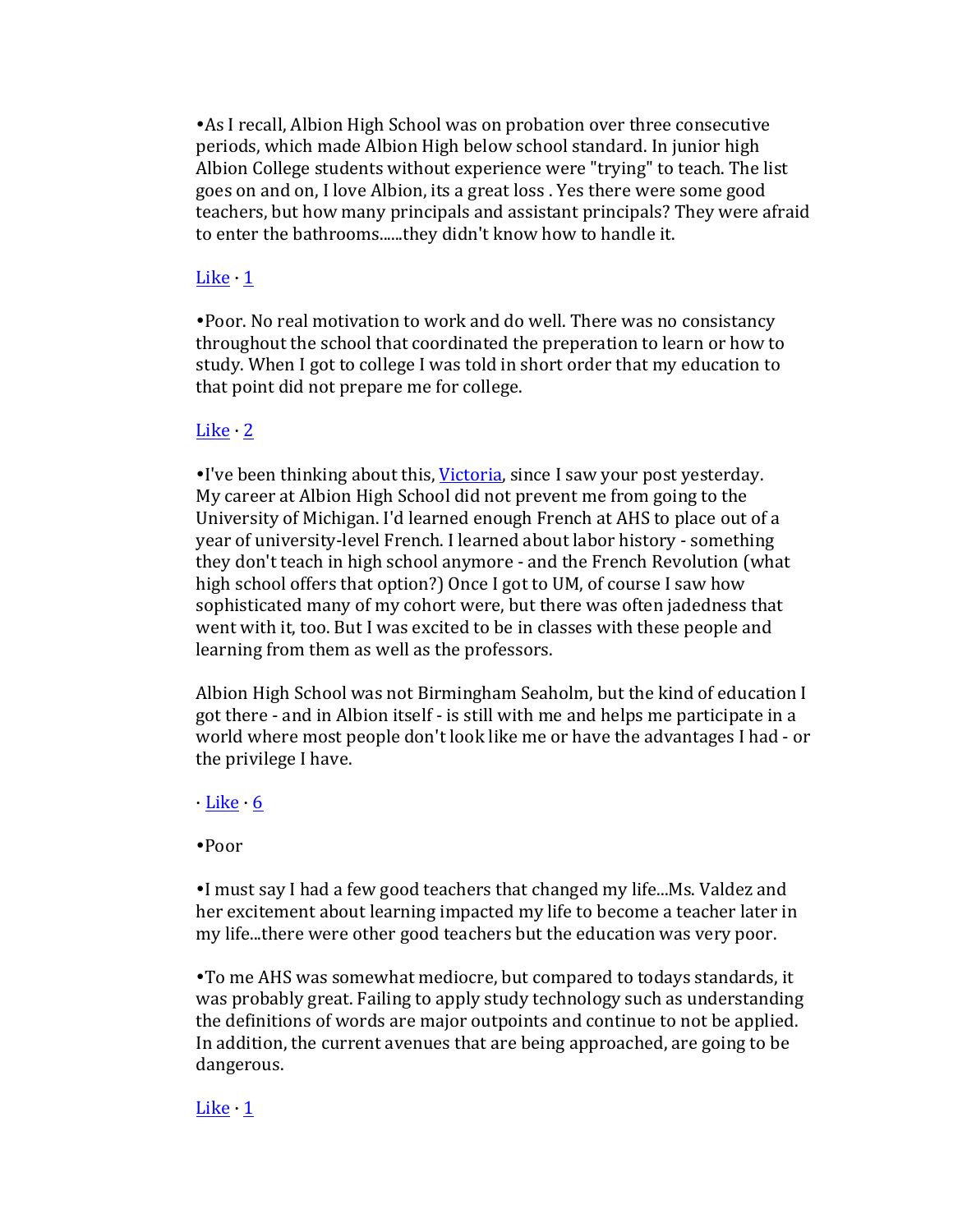. Checking my class rank pretty much answers that, mediocre. Did well at MSU but I actually had to work for those grades. On the other hand, there were a couple of teachers along the line who were awesome (Mrs. Sharp is looking over my shoulder as I write this). AND, we had a house full of books and a mother who thought that reading them was a worthwhile use of time.

 $\cdot$  Like  $\cdot$  5

. If you grade a to e I would say D but we had some good teachers.

Like

•

•

Victoria M. Young Celebrities have their "people"; writers have voices in their heads. You people are the voices that matter to me. Thank you. I needed to hear what you had to say.

My Albion friends seem to understand, as many expressed, that part of what determines the quality of our education is what we put into it.

But as others pointed out that for many of us there was no real motivation to work and do well; we coasted through school, unchallenged.

Like  $\cdot$  1

Victoria M. Young Several diagnosed the problem of being "unchallenging" in pointing out how easy it was to get A's and B's without much studying which left us poorly prepared. For those of us who went on to college, doing "well" in high school and not knowing how under-prepared we were UNTIL going to college is something many of us shared.

And Tom spoke the words often heard yet toady, "They didn't have classes that really taught us to write, to study, or to critically think."

And I was also among the students that was told we had enough credits to graduate early. I chose that option because I didn't feel Albion High School had anything more to offer me and I also did not feel welcomed, in my physics class in particular, which I should have had a full year of but didn't because of my choice.

It is also interesting to hear from others that had other schools to compare to and found Albion High School was not as challenging as the other schools. Same here; I went to Lumen Christi Catholic High School for 11th grade. I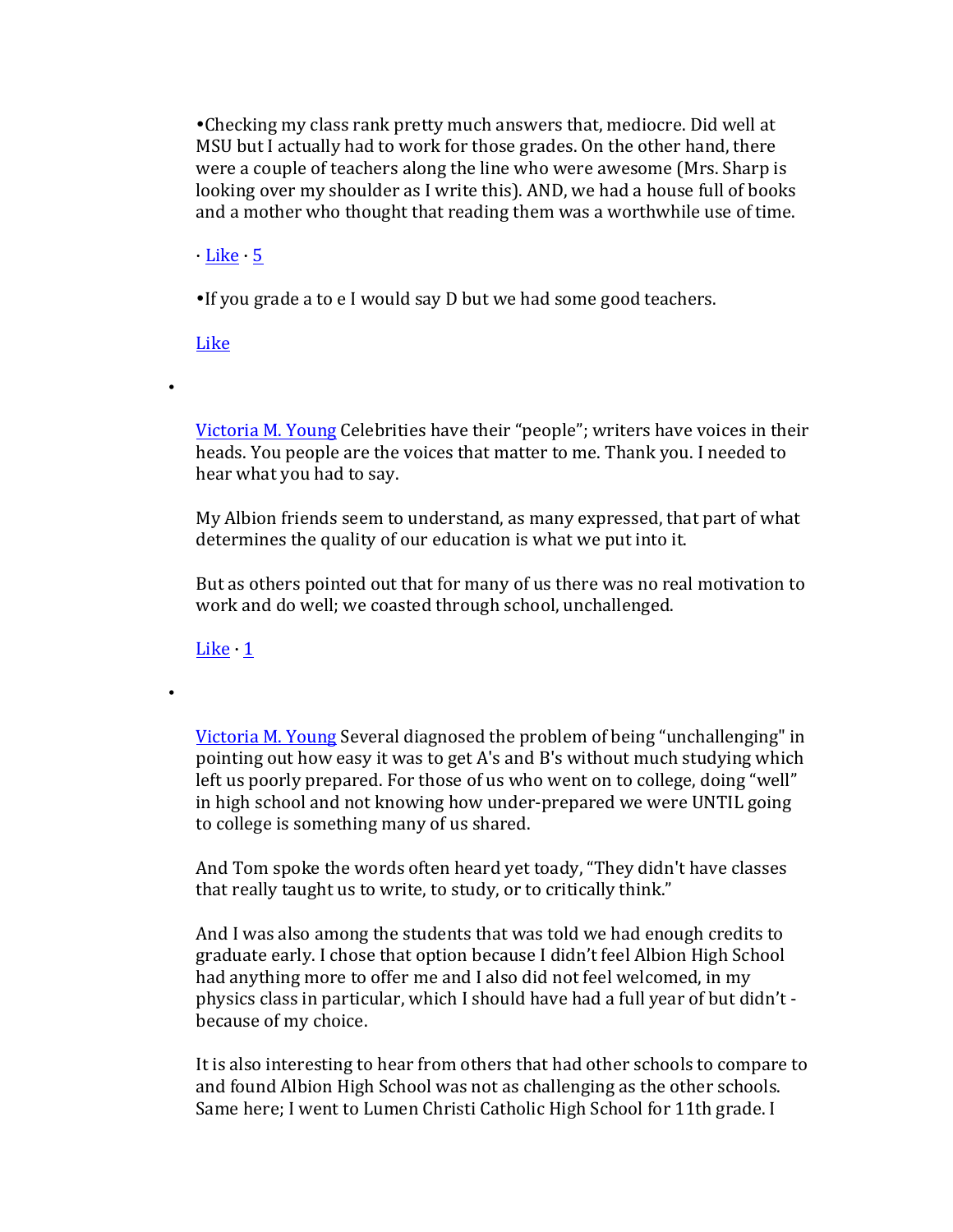managed to get a C in English but easily got an A in Chemistry (I don't know if I would have been as interested in Chem at Albion?)

•

•

Victoria M. Young I would like to think that all of us encountered a teacher who made a difference to us. Several mentioned that some teachers were good. My list would include Mr. Freeman (science, jr. high – that really cool lecture room with separate lab gave a special "feel" to science), Ms. Geary (or was it Gray? Ir. high creative writing  $-$  so glad she didn't just kick me out), Geometry with Mrs. Ryser (loved having answers when she didn't think I would), and last but not least Mrs. Sharp (HS English Lit) – talk about a teacher with expectations.

This is an excerpt from the Acknowledgements for my book "Particular thanks to Tom Koerner [my editor] for setting the stage for my final revision by reminding me of my former English teachers who seemed to be looking over my shoulder as I worked. Thanks to those teachers." ... Yes, our teachers – each our own favorites – made a difference.

Overall, I agree with D. All of the above. Yes, mediocre to poor .... But as pointed out, none of this prevented some of us from going on if we were able. We did get a different kind of education that has given us a different perspective than many  $-$  a valuable perspective I think.

Victoria M. Young And the Albion people with a longer view like saw their education as better than those of us graduating in the mid-seventies. One didn't go as far with his "somewhat mediocre" review but he went on to compare to todays standards reminding me why I got involved in education to begin with; where my kids went to school, the academics were not as good as in Albion but the learning conditions were better.

And as one classmate reminded us, there were administrators that were afraid to enter the bathrooms......they didn't know how to handle it....and I think some just looked the other way....easier.

And I learned something.... I did not know Albion High School was on probation over three consecutive periods, which made Albion High below school standard. Or that, in junior high Albion College students without experience were "trying" to teach.

Least we forget, there are the other factors in education; "we had a house full of books and a mother who thought that reading them was a worthwhile use of time."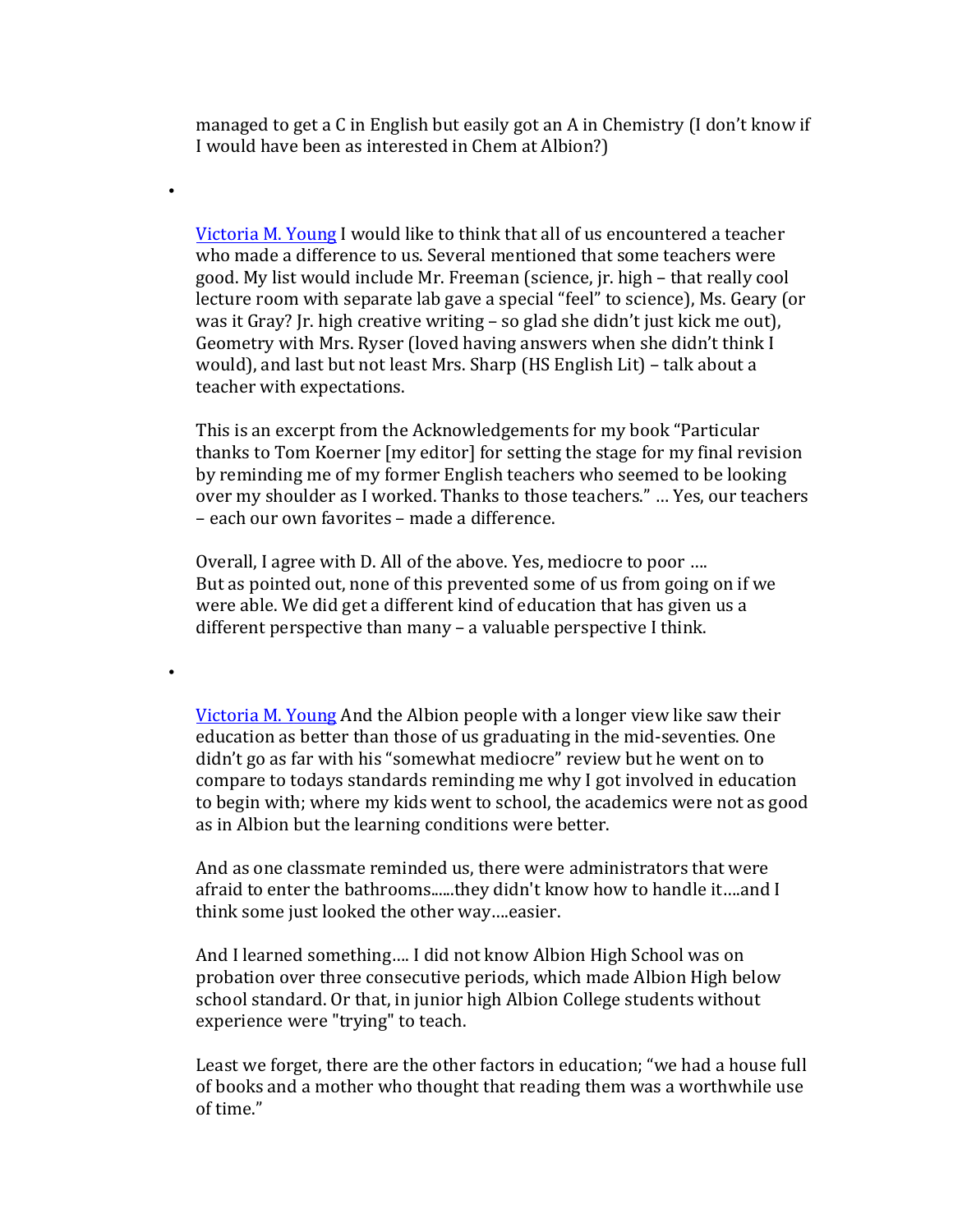That is all folks! - for now.....you all are brilliantly insightful

• Mine was a long time ago, but I have fared well. My writing was the weakest but that was a result of my own behavior and lack of participation. I would totally agree with Nancy, Albion put me where I needed to be in order to handle life and people. Also, my children have now attended through the 6th grade and are finishing 7th. They also have done well and scores on standardized testing would agree.

#### $\cdot$  Like  $\cdot$  1

•Good to hear, Tom.....But makes me wonder - so why did half the students chose to go to other schools necessitating "closure" of the high school?

I can't speak for them. I chose to stay. My children are happy and doing well, so I do not need to make any other decisions. I honestly wish others had stayed and been part of a solution, but that was not to be.

# $\cdot$  Like 3

. I think you have all touched on some very valid points, but where I think Albion High School (and the community itself) excelled was teaching me how to live in a world that was not lilly-white. I went full circle from the 60's unrest to having two memorable "crushes" on women of color. My first week in college was eye-opening as I was surrounded by many from private schools, and somewhat sheltered, who prejudged our small but diverse minority population. And, it was very evident how early children pick up on these things as one of my daughters left Albion in first grade to move to west Michigan. Her second day in school the principal called to tell me my daughter was quitting school because they did not have a black teacher for her. So ... did we have a below average curriculum? Yes. Was there motivation in the schools to succeed? Some. Was I the best academic student I could have been? Nope. Did I pay for it in college? You bet. Was I far more culturally aware than my college friends, or beyond college? Hells yea I was and that was pretty cool I think.

Like 6

•

Victoria M. Young Nailed it!

 $\cdot$  Like  $\cdot$  2